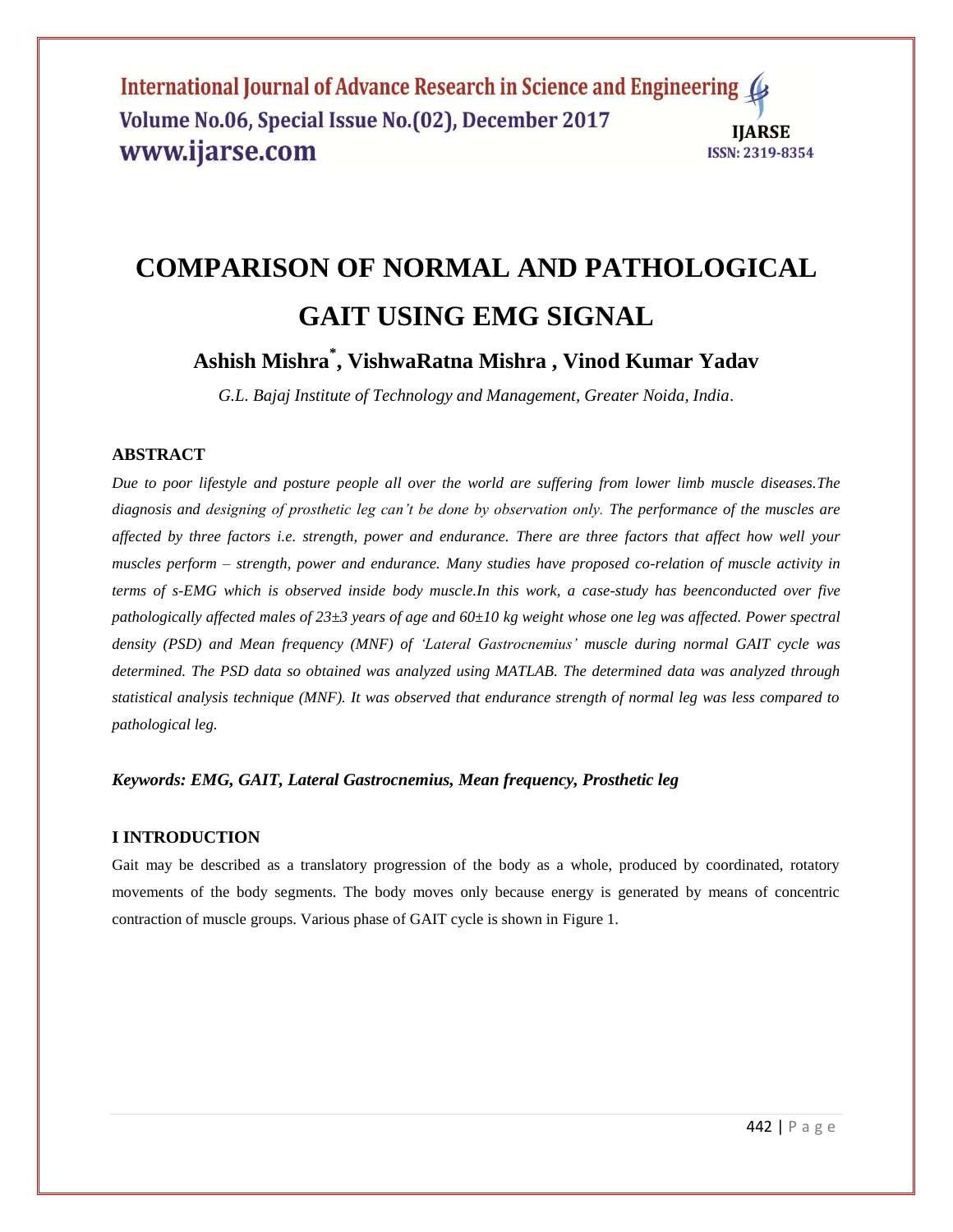

**Fig. 1 P**hases of gait cycle**[7]**

# **II METHODOLOGY**

In order to perform analysis between pathological and normal leg, wavelet denoising is done and to remove the some wavelet coefficients sequence thresholding is also done. Average power of muscles is estimated using RMS technique. These methods were mentioned as followed.

# **2.1 Wavelet Denoising**

Denoising is done to vanish those parts of the signal which are generated during normal normal condition. Discrete wavelet transform can be used for easy and fast de-noising of a noisy signal. The limited number of highest coefficients of the discrete wavelet transform spectrum, and an inverse transform (with the same wavelet basis) was performed to obtain more or less de-noised signal. There are several ways to choose the coefficients that may be espoused. In this paper,two methods namely hard and soft thresholding were performed. However, for experimentation, hard thresholding has been used.

Discrete wavelet thresholding has been done by three step processing, those steps are explained below:

- 1. Discrete Wavelet Decomposition
- 2. Thresholding
- 3. Reconstruction of the signal

#### **2.1.1 Discrete Wavelet Decomposition (DWT).**

It is computed by successive lowpass and highpass filtering of the discrete time-domain signal known as Mallet algorithm or Mallet-tree decomposition (MTD). Mallet algorithm signifies the manner it connects the continuoustime mutiresolution to discrete-time filters as shown in Fig. 2. The signal is denoted by the sequence  $x[n]$ , where n is an integer. The low pass filter is denoted by  $G_0$  while the high pass filter is denoted by  $H_0$ . At each level, the high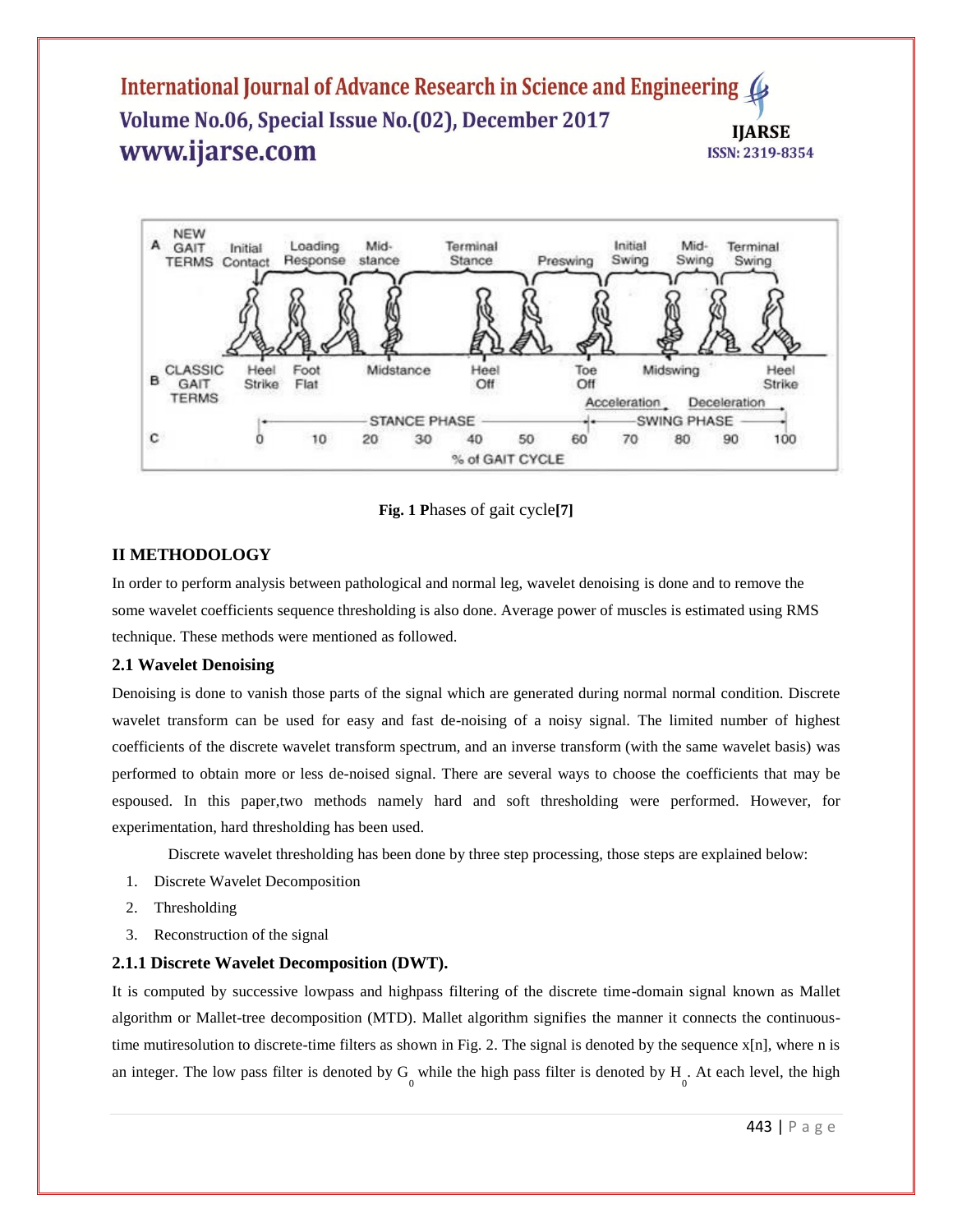pass filter produces detail information; d[n], while the low pass filter associated with scaling function produces coarse approximations, a[n].



#### **Fig.2Wavelet decomposition tree[7]**

At each decomposition level, the half band filters produce signals spanning only half the frequency band. This doubles the frequency resolution as the uncertainty in frequency is reduced by half. In accordance with Nyquist's rule if the original signal has a highest frequency of ω, which requires a sampling frequency of 2ω radians, then it will have a high frequency of  $\omega/2$  radians. It can be sampled at a frequency of  $\omega$  radians, thus, discarding half the samples with no loss of information.

#### **2.1.2 Thresholding**

Thresholding is the methods to remove the some wavelet coefficients from the wavelet coefficient sequence and vanishing of these wavelet coefficients are based on firm mathematical expressions. There are many types of thresholding methods such as hard thresholding function and soft thresholding function.

#### **A. Hard thresholding function:**

The hard thresholding function is not continuous in the wavelet field, A and -A is the discontinuous points. This will cause difficulty in differential calculation. The hard thresholding function only treats the coefficients which are smaller than the thresholding value and leave the coefficients as usual which are bigger than the thresholding value. This contradicts the fact that there is noise in the coefficients which are bigger than the thresholding value. The expression of hard thresholding function:

$$
\hat{\boldsymbol{\omega}}_{j,k} = \begin{cases} \boldsymbol{\omega}_{j,k}, |\boldsymbol{\omega}_{j,k}| \ge \lambda \\ 0, |\boldsymbol{\omega}_{j,k}| < \lambda \end{cases} \qquad \qquad \dots (1)
$$

Where omega is wavelet coefficients and lambda is the threshold value.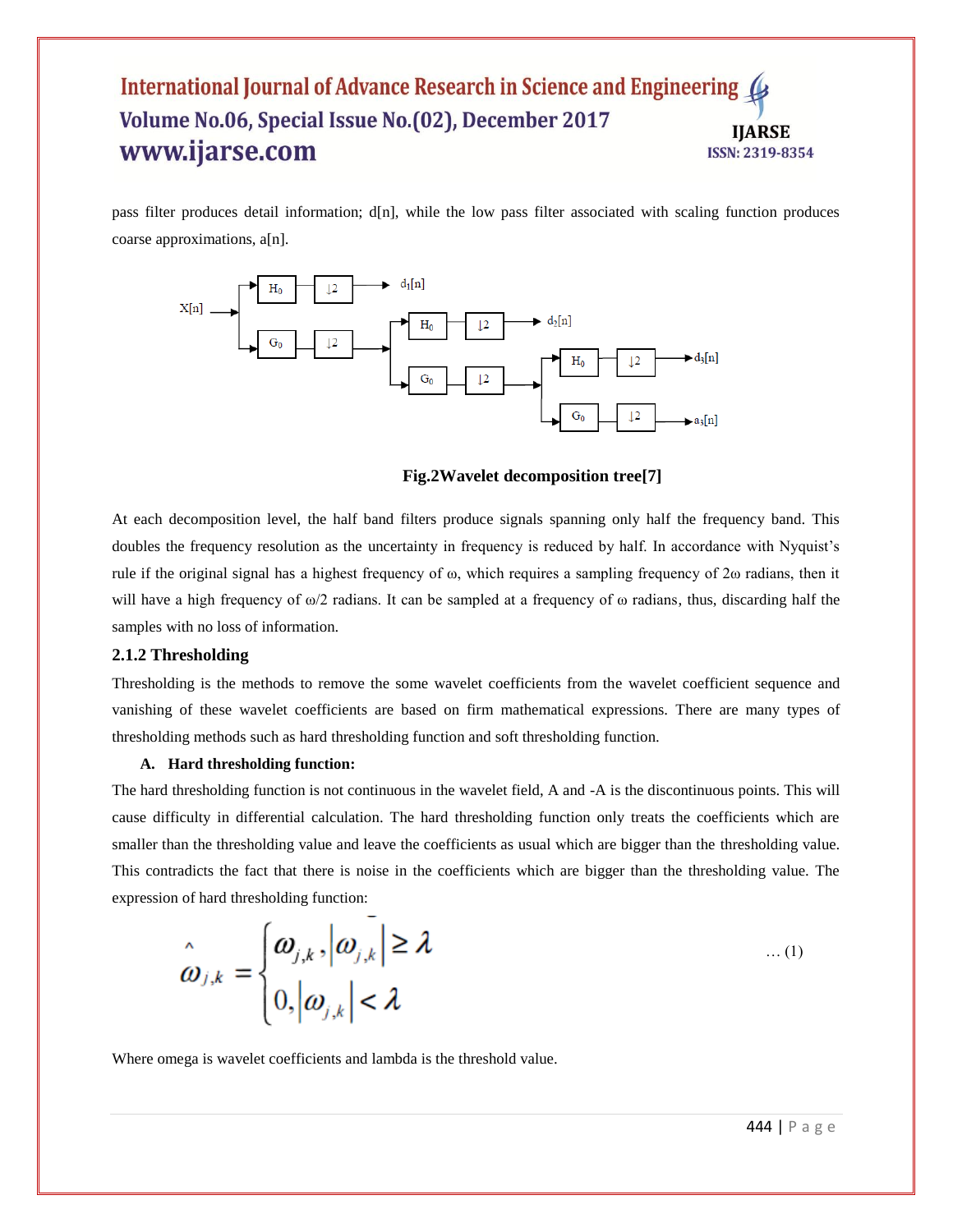#### **B. Soft thresholding function:**

Soft thresholding function is continuous in the wavelet field, but becomes discontinuous after its differentiation. Further, the soft thresholding value is constant such that the coefficients are reduced by a fixed value. This contradicts the fact that the noise Component gets greater as the coefficients decrease. The expression of soft thresholding function is given by:

$$
\hat{\boldsymbol{\omega}}_{j,k} = \begin{cases} \text{sgn}(\boldsymbol{\omega}_{j,k})(|\boldsymbol{\omega}_{j,k}| - \lambda), |\boldsymbol{\omega}_{j,k}| \geq \lambda \\ 0, |\boldsymbol{\omega}_{j,k}| < \lambda \end{cases} \tag{2}
$$

#### **2.1.3 Reconstruction of the Signal**

Fig.3 shows the reconstruction of the original signal from the wavelet coefficients. Reconstruction is reverse of decomposition. To acquire this, approximation and detail coefficients are sampledat every level, and passed through the low pass and high pass synthesis filters followed by summation. This process is continued for the same number as the decomposition process to obtainthe original signal. The Mallat algorithm works equally well if the analysis filters,  $G_0$  and  $H_0$ , are exchanged with the synthesis filters,  $G_1$ .



**Fig. 3 Wavelet reconstruction tree [7]**

#### **2.2 Calculation of RMS value of de-noised EMG signal**

**The RMS value of signal represents power of the EMG signal.**

The RMS value for discrete signal is calculated using Eqn 3

$$
x_{\rm rms} = \sqrt{\frac{1}{n} (x_1^2 + x_2^2 + \dots + x_n^2)}.
$$
 (3)

Where,  $x_1, x_2, x_3, \ldots, x_n$  are the n samples of the signal.

445 | P a g e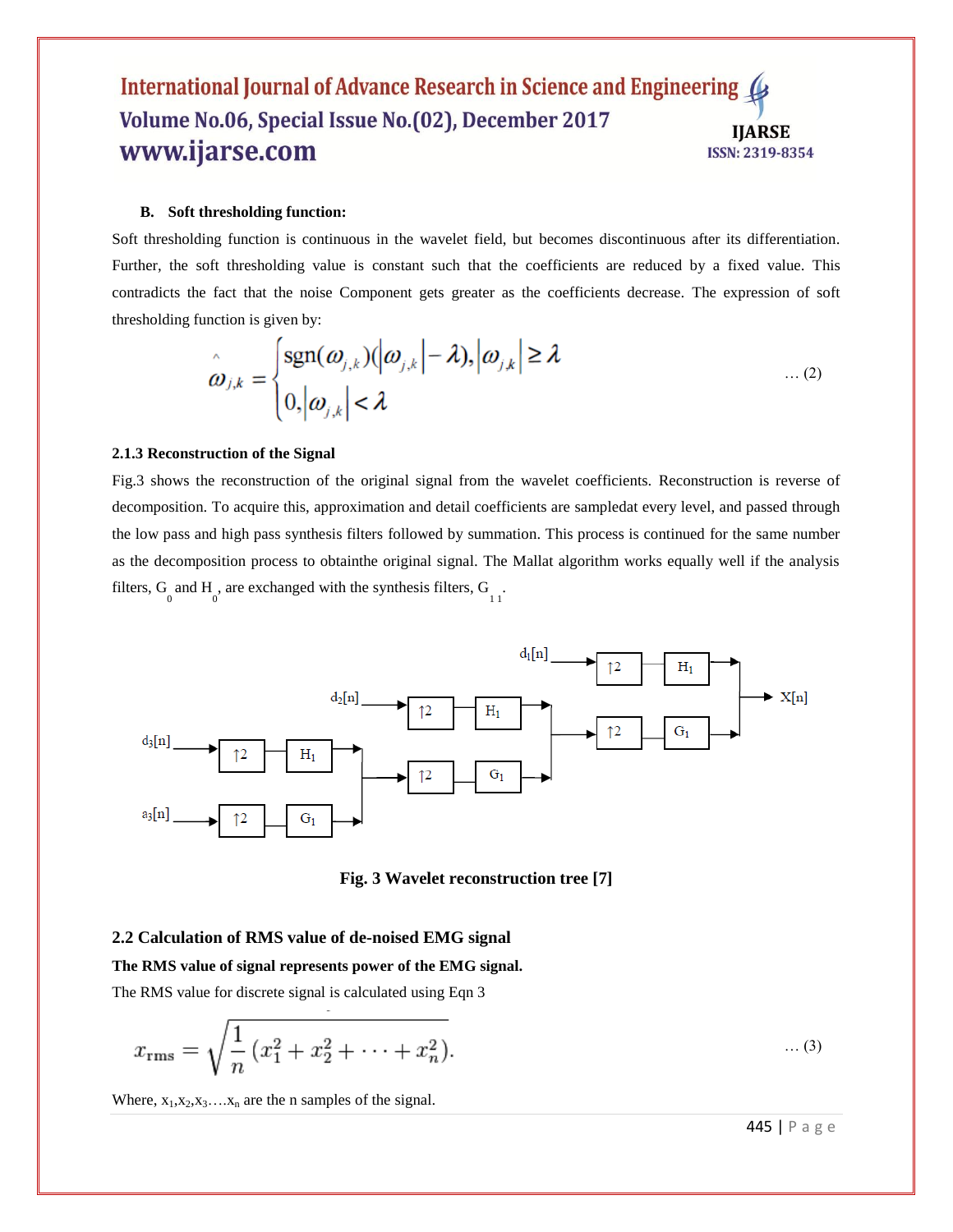EMG is nonstationary signal and is its statistical features, distributed over the time dimension. RMS value for the whole signal gives the mixture of statistical features of EMG. However,these mixtures do not give significant result. Due to this,The RMS value was calculated over certain number of samples. The selection of the number optimize according to the sampling frequency of signal, length and requirement.

In this experiment RMS valuewere calculated for each 100 samples.

# **2.2.1 Estimation of average power of muscles during GAIT cycle**

Square ofthe RMS value of an EMG signal represents the power of the signal. After observing the RMS-plot each muscle can be figure out in RMS-plot.

#### **2.3 EMG Signal Processing**

EMG signal processing is divided into the following parts

- 1. Wavelet de-noising.
- 2. Calculation of RMS value.
- 3. Calculation of Power spectral Density.
- 4. Calculation of Mean frequency.
- 5. Calculation of Median frequency.
- 6. Estimation of average power of muscles during each gait cycle.

#### **2.3.1 Useful Variables of the EMG Signal**

Two parameters are commonly used to measure the amplitude, the root-mean-square (RMS) value and the mean absolute (MA) value.

The power density spectrum of the EMG signal ranges from 0 to 400 Hz for most muscles. Above this frequency, the frequency components of the EMG signal have amplitude less than 1 micro-volts RMS and are no longer distinguishable from the noise of the detection and recording system. There are some exceptions, such as the masseter muscle, where the frequency distribution reaches up to 600 Hz. Consequently, it is recommended that the general representation of the frequency spectrum be considered to range up to 500 Hz.

#### **a. Root Mean Square Value**

The RMS represents the square root of the average power of the EMG signal for a given period of time.It is known as a time domain variable because the amplitude of the signal is measured as a function of time.

#### **b. Mean Absolute Value**

The MA value is the computer calculated equivalent of the average rectified value (ARV). The MA value is also known as a time domain variable because it is measured as a function of time. It represents the area under the EMG signal. Once EMG is rectified, thanonly positive values are obtained. The MA value is used as a measure of the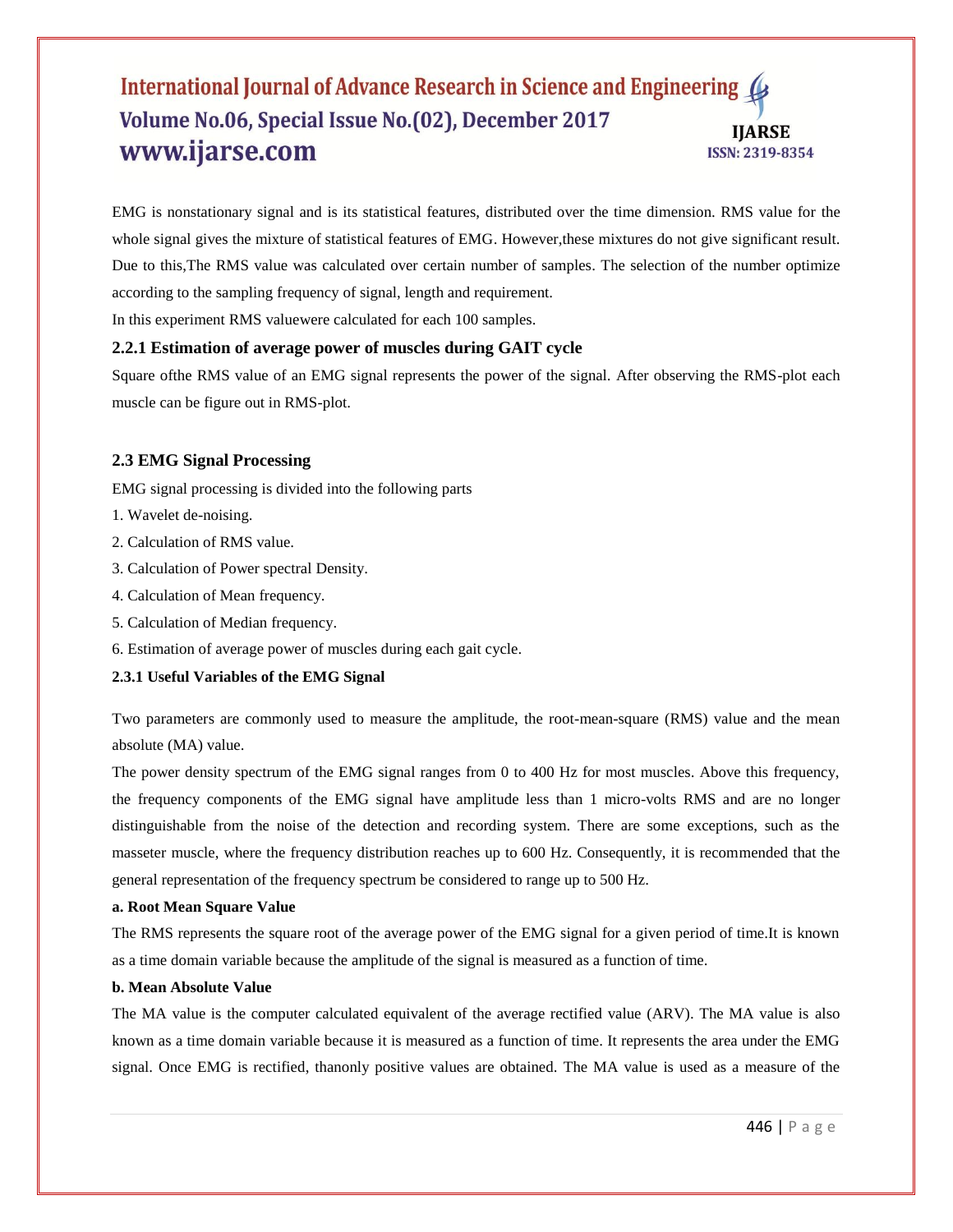amplitude of the EMG signal similar to the root mean square (RMS). The RMS is often preferred over the MA value because it provides a measure of the power of the EMG signal.

#### **c. Median Frequency**

The median frequency is defined as that frequency that divides the power density spectrum in two regions having the same amount of power.

#### **d. Mean Frequency**

It is the frequency at which the product of the frequency value and the amplitude of the spectrum is equal to the average of products throughout the complete spectrum.

#### **e. Total Power (TTP)**

TTP is an aggregate of EMG power spectrum. This feature defined the energy and the zero spectral moment. The equation for TTP is expressed as [7]

$$
TTP = \sum_{j=1}^{M} Pj \qquad \qquad \dots (4)
$$

#### **f. Mean power (MNP)**

MNP is an average power of EMG power spectrum. It can be expressed as [7]

$$
MNP = \sum_{j=1}^{M} Pj/M \tag{5}
$$

#### **g. Peak frequency (PKF)**

PKF is a frequency at which the maximum EMG power occurs. It can be expressed as [1]

$$
PKF = \max(Pj), j=1,M.
$$

#### **h. Spectral Moments(SM)**

SM is an alternative statistical analysis way to extract features from the power spectrumof EMG signal. Normally, the first three moments (SM1-SM3) are employed as the EMG Features. Their equations can be expressed by relation proposed by *Tagwa et al* [6]

$$
SM1 = \sum_{j=1}^{M} Pj \cdot fj \quad , SM2 = \sum_{j=1}^{M} Pj \cdot fj^2 \quad , SM3 = \sum_{j=1}^{M} Pj \cdot fj^3 \quad \dots (7)
$$

#### **i. Frequency Ratio (FR)**

FR is used to discriminate between relaxation and contraction of the muscle using a ratio between low- and highfrequency components of EMG signal. The equation is defined by *Jing et al*[3]

$$
FR = \sum_{j=LLC}^{ULC} Pj / \sum_{j=LHC}^{UHC} Pj \tag{8}
$$

where,ULC and LLC are respectively the upper- and the lower-cutoff frequency of low frequency band, and UHC and LHC are respectively the upper- and the lower-cutoff frequency of high-frequency band. The cutoff frequency between low- and high-frequencies can be defined by two ways: the experiment and the MNF value [2, 4]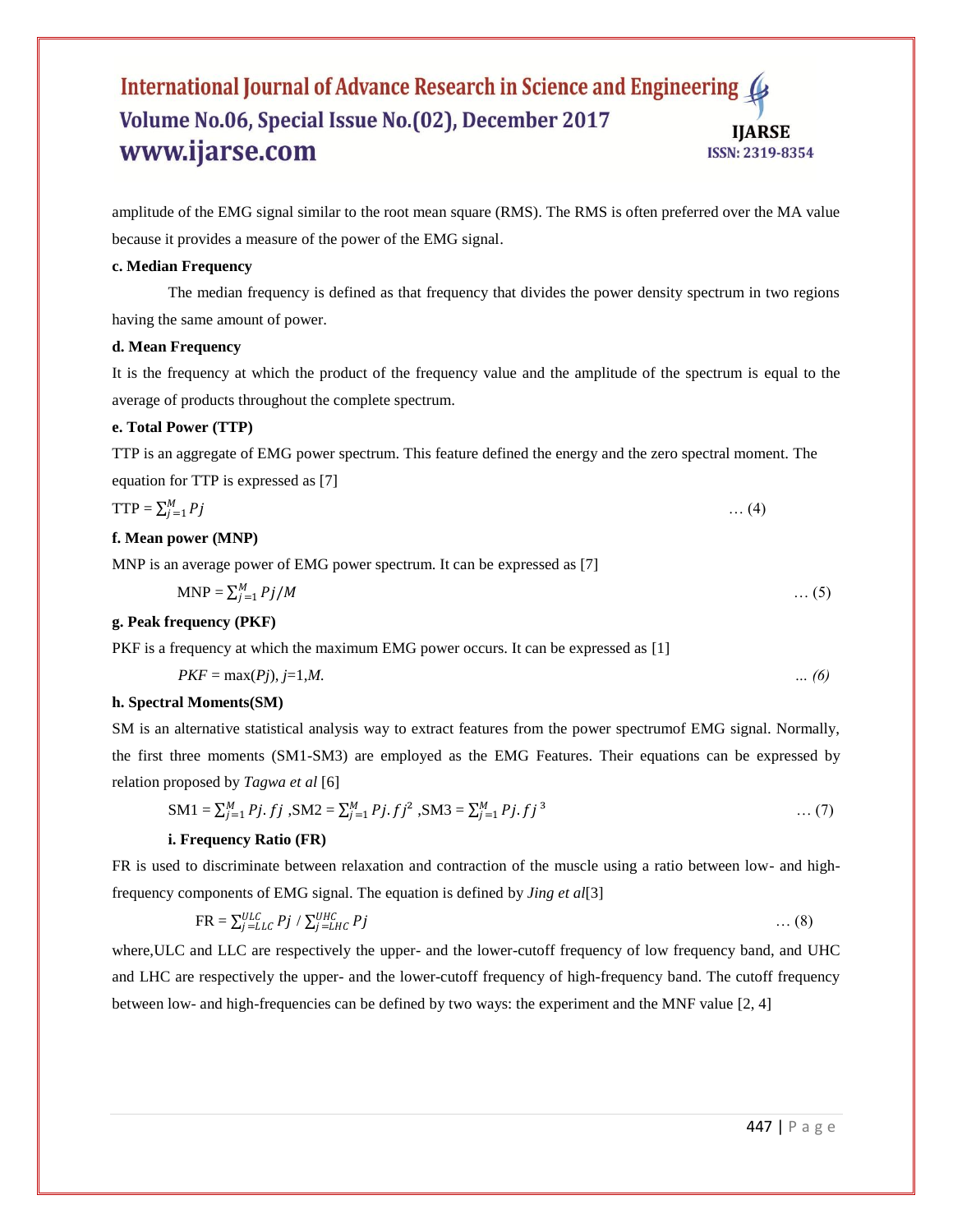#### **j. Power Spectrum Ratio (PSR)**

PSR is a ratio between the energy *P0* which is nearby the maximum value of EMG power spectrum and the energy *P* which is the whole energy of EMG power spectrum. It is an extended version of PKF and FR. The equation can be expressed as proposed by *Hogrel* [5]

$$
PSR = \frac{p_0}{p} = \sum_{j=f}^{f} 0 + n \cdot Pj / \sum_{j=-\infty}^{\infty} Pj
$$
 ... (9)

Where, *f0* is value of PKF and *n* is the integral limit.

#### **k. Variance of Central Frequency**

VCF is defined by using a number of the spectral moments (SM0-SM2) and MNF. It can

be computed by the following equation

$$
VCF = \frac{1}{SM} \sum_{j=1}^{M} Pj(fj-MNF)^{2} = (\frac{SM2}{SM} - \frac{SM1}{SM})^{2}
$$
 ... (10)

#### **2.4 Usefulness of Mean Frequency**

Mean frequency (MNF) is the most useful and popular frequency-domain features and frequently used for the assessment of muscle fatigue in surface EMG signals. Muscle fatigue is generally defined as an activity induced loss of the ability to produce force with the muscle. Usually, the muscle fatigue is a result of prolonged or repetitive work. Undetected fatigue for a long-time can cause injury to the subject and is often irreversible. Among such techniques, MNF has been hailed as the standard for muscle fatigue assessment with surface EMG signals due to the fact that muscle fatigue results in a downward shift of frequency spectrum of the EMG signal. Moreover, during the fatigue of the muscle, several changes have been found such as a relative decrease in signal power at highfrequency, a small increase in signal power at low-frequency, an increase in spectrum slope at high-frequency and a decrease in spectrum slope at low-frequency.

For understanding the effect of muscle force, the selection of time-dependent MNF should be applied to the raw EMG data. As a result, MNF should increase as the muscle force or load increases. Further for understanding the effect of muscle geometry or joint angle, the normalization technique should be applied to the raw EMG data. As a result, MNF should increase similar to the muscle length or joint angle (degrees of extension) decreases. [7]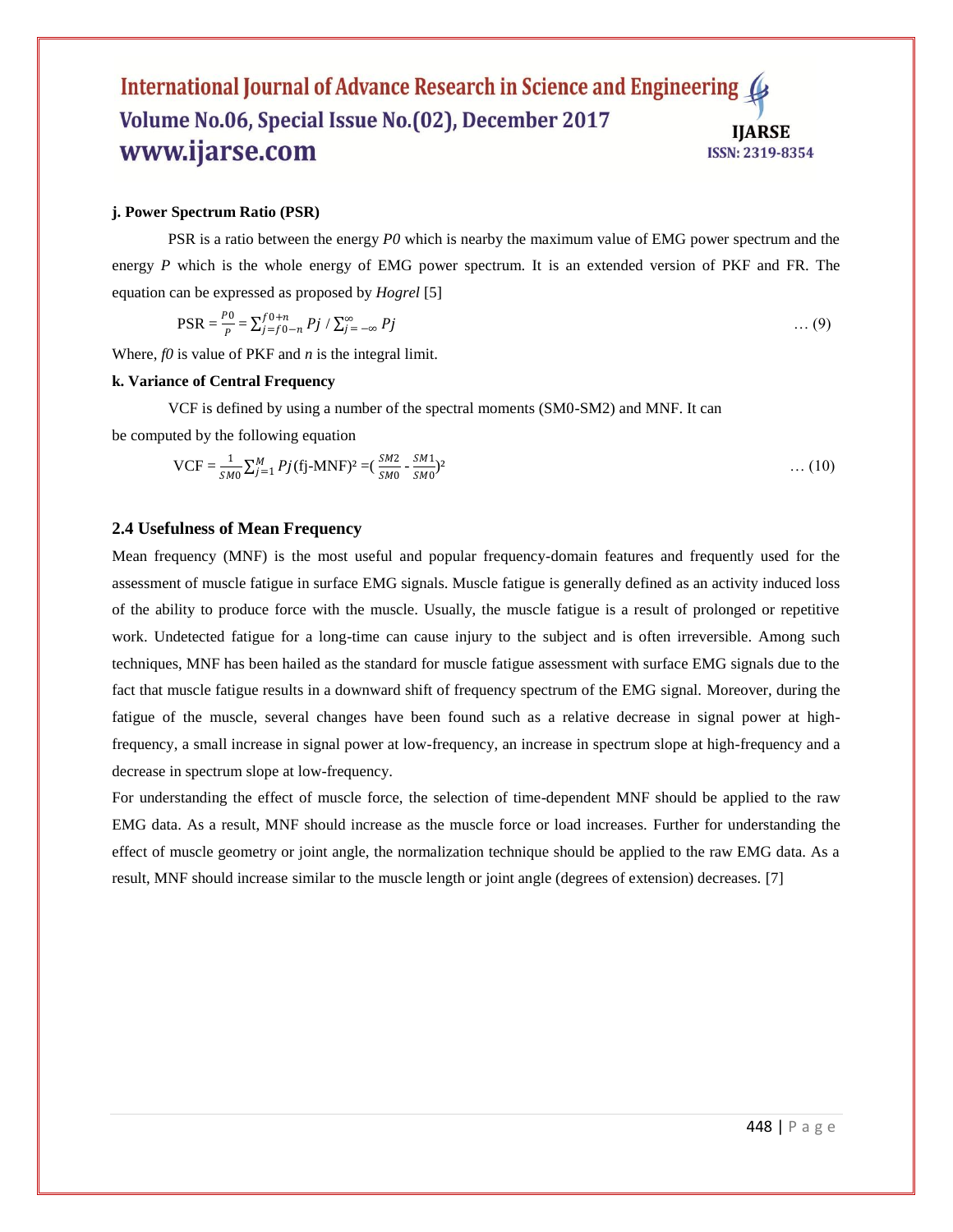# **III RESULTS AND DISCUSSION 3.1 Lateral gastrocnemius**



**(a)**



 **(c) (d)**

**(b) Subject 4**



**Subject 5**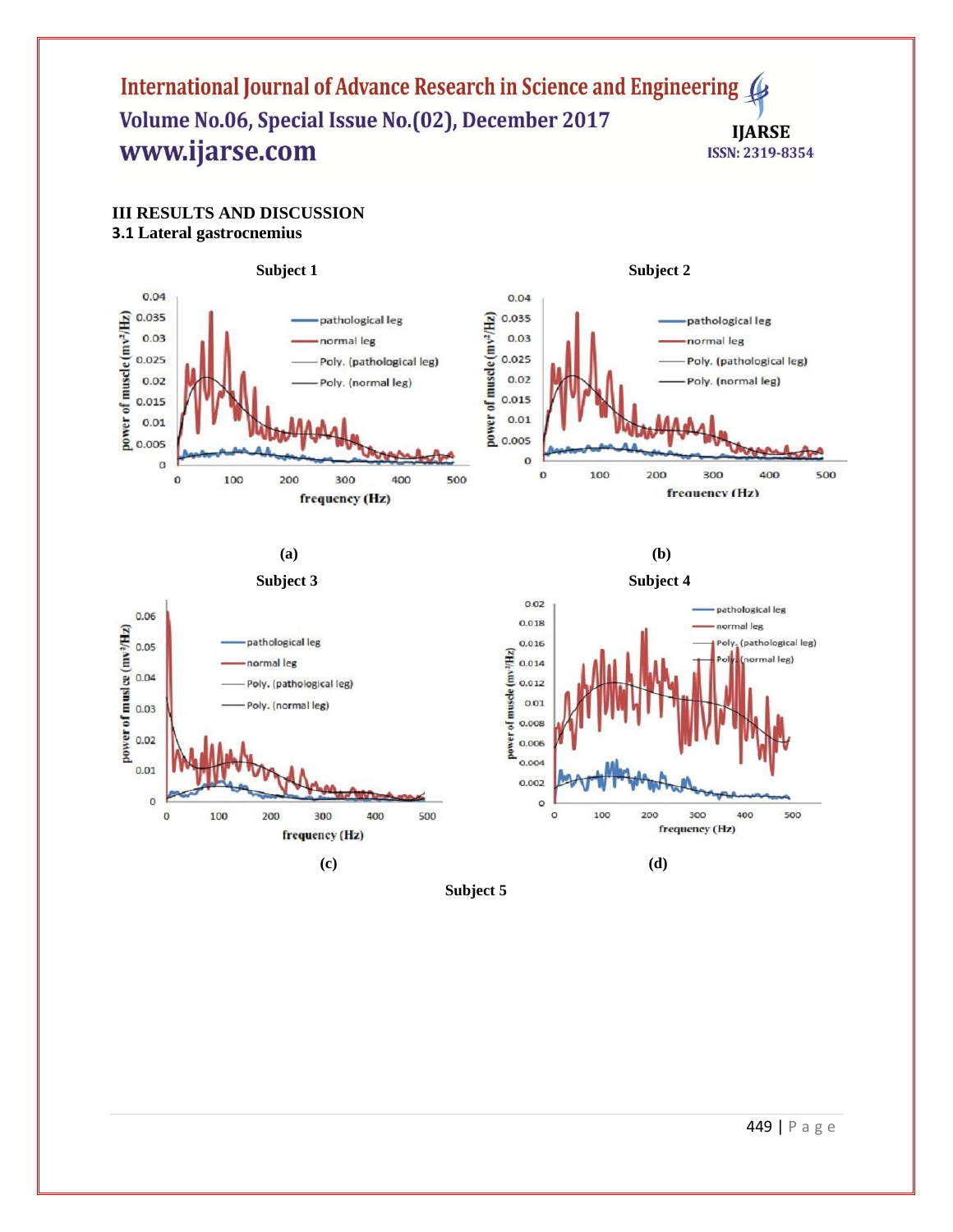

# **Fig. 4 Variation in Power of normal and pathological leg of Lateral gastrocnemius: (computed for 5 subjects)**

Fig. 4 (a-e)shows the five cases of normal and pathological leg. The red line indicates the power of the muscle for normal leg with higher peak variations and the blue line indicates power of muscle for pathological leg with lower peaks. For normal leg, the value of the power of the muscle lies between 0.01 to 0.06 m $v^2$ /Hz whereas in case of pathological leg it lies between 0 to 0.006 mv<sup>2</sup>/Hz. It is clear from Fig 4 (a-e) that the normal leg has more power in the muscle as compared to pathological leg in all subjects. This is due to fact the normal leg contains natural strength which is obtained since birth and proper nutrition. But, in case of pathological leg due to lack of nutrition the leg becomes weak.



# **3.2 Variation of Mean Frequency of Normal and Pathological Leg of Lateral Gastrocnemius:**

# **Fig. 5 Variation in mean frequency of normal and pathological leg of Lateral gastrocnemius**